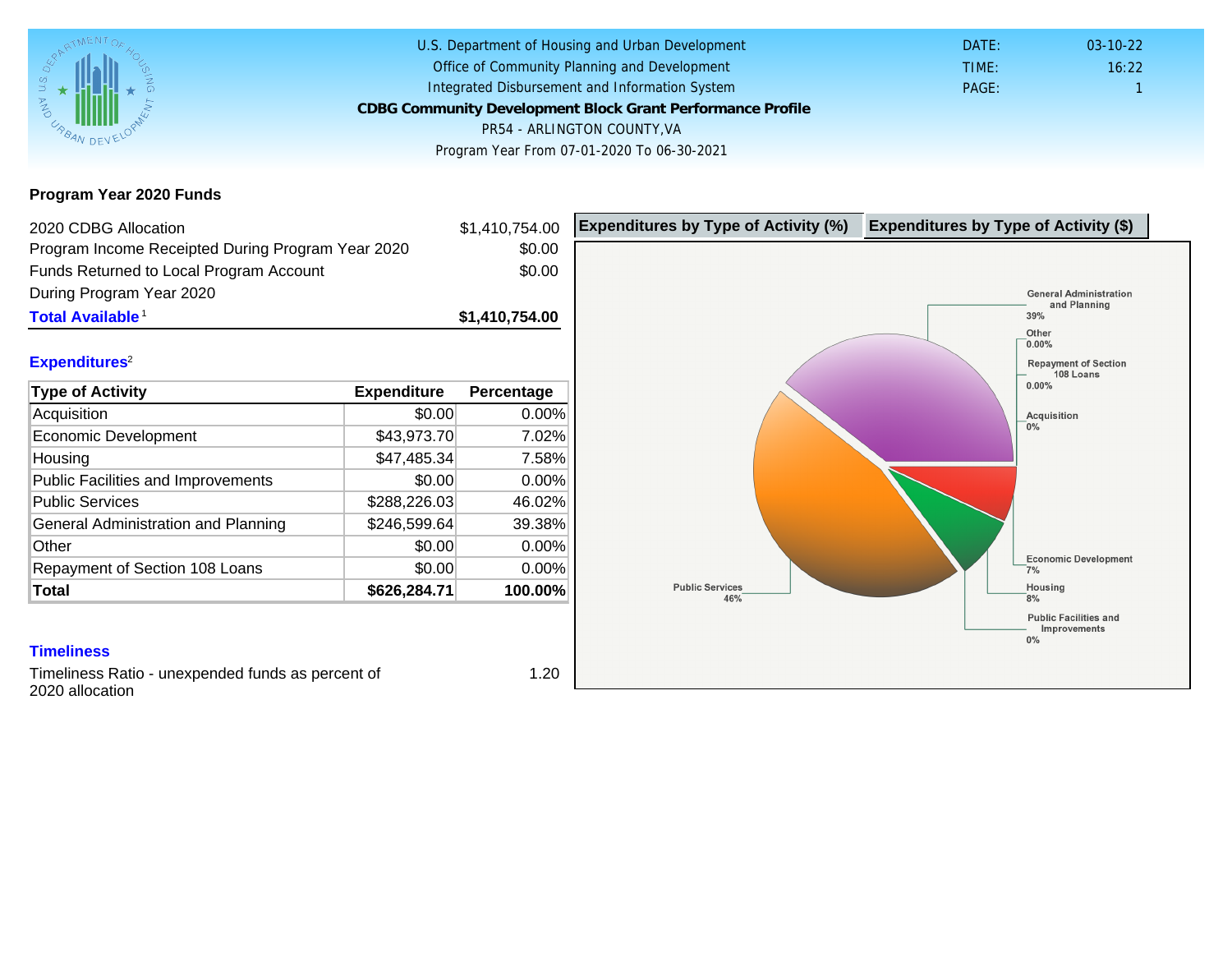## Program Targeting

| 1 - Percentage of Expenditures Assisting Low-<br>and Moderate-Income Persons and Households<br>Either Directly or On an Area Basis <sup>3</sup>                                                                              | 100.00%  |
|------------------------------------------------------------------------------------------------------------------------------------------------------------------------------------------------------------------------------|----------|
| 2 - Percentage of Expenditures That Benefit<br>Low/Mod Income Areas                                                                                                                                                          | 0.15%    |
| 3 -Percentage of Expenditures That Aid in The<br>Prevention or Elimination of Slum or Blight                                                                                                                                 | 0.00%    |
| 4 - Percentage of Expenditures Addressing<br><b>Urgent Needs</b>                                                                                                                                                             | $0.00\%$ |
| 5-Funds Expended in Neighborhood<br>(Community For State) Revitalization Strategy<br>Areas and by Community Development<br>Financial Institution.<br>6-Percentage of Funds Expended in<br>Neighborhood (Community For State) | \$576.14 |
| Revitalization Strategy Areas and by Community<br>Development Financial Institution                                                                                                                                          | 0.15%    |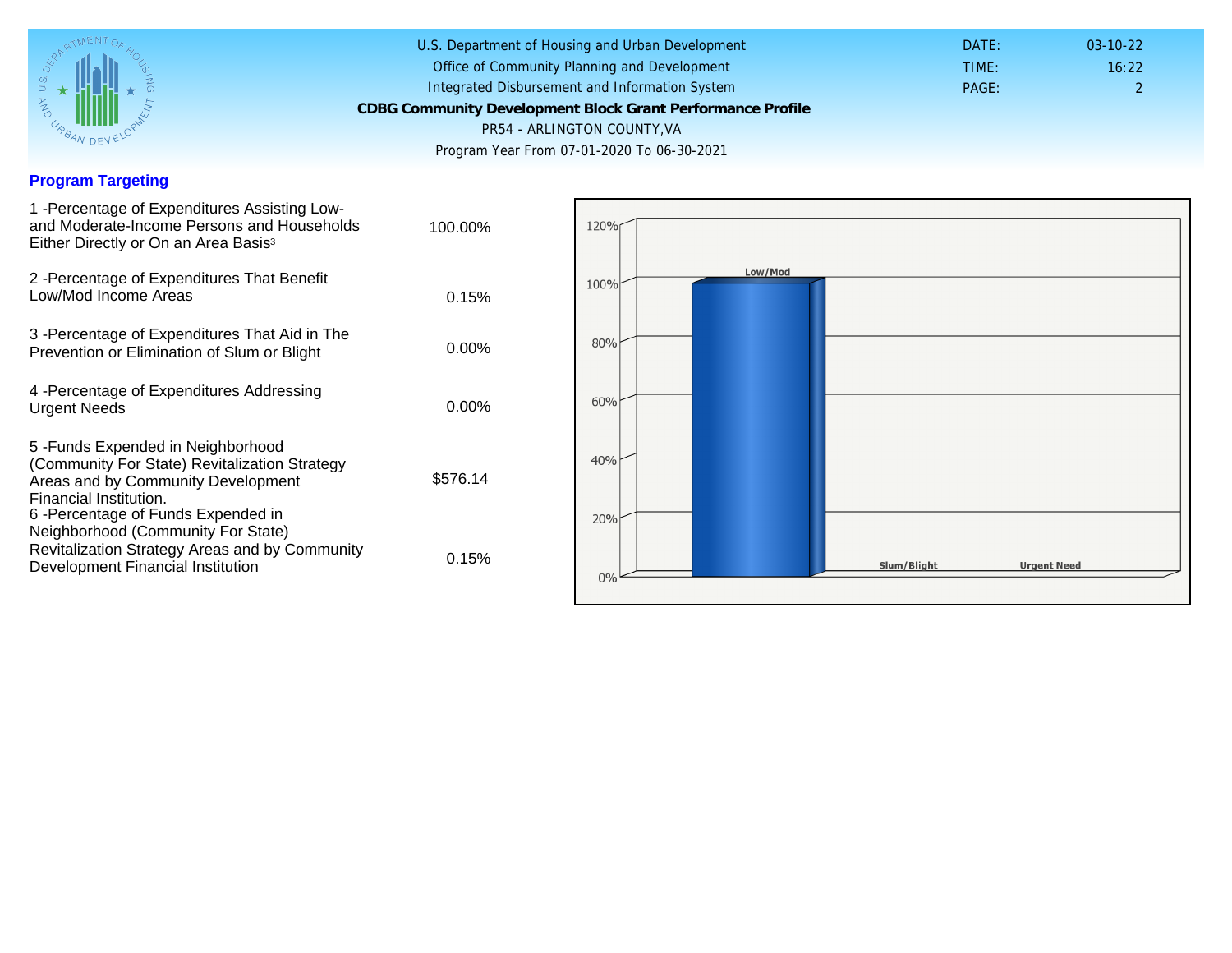## CDBG Beneficiaries by Racial/Ethnic Category <sup>4</sup>

| Race                                              | Total    | Hispanic |
|---------------------------------------------------|----------|----------|
| White                                             | 11.40%   | 6.07%    |
| Black/African American                            | 13.76%   | 0.23%    |
| Asian                                             | 9.69%    | 0.05%    |
| IAmerican Indian/Alaskan Native                   | 0.33%    | 0.07%    |
| lNative Hawaiian/Other Pacific Islander           | 0.14%    | 0.01%    |
| American Indian/Alaskan Native & White            | 0.00%    | $0.00\%$ |
| Asian & White                                     | 0.01%    | 0.00%    |
| Black/African American & White                    | 0.11%    | $0.00\%$ |
| Amer. Indian/Alaskan Native & Black/African Amer. | $0.00\%$ | $0.00\%$ |
| <b>Other multi-racial</b>                         | 64.56%   | 93.56%   |
| Asian/Pacific Islander (valid until 03-31-04)     | 0.00%    | 0.00%    |
| Hispanic (valid until 03-31-04)                   | 0.00%    | 0.00%    |

## Income of CDBG Beneficiaries

| Income Level                          | Percentage |  |
|---------------------------------------|------------|--|
| Extremely Low Income (<=30%)          | 91.25%     |  |
| Low Income (30-50%)                   | 1.33%      |  |
| Moderate Income (50-80%)              | 6.87%      |  |
| Total Low and Moderate Income (<=80%) | 99.45%     |  |
| Non Low and Moderate Income (>80%)    | 0.55%      |  |